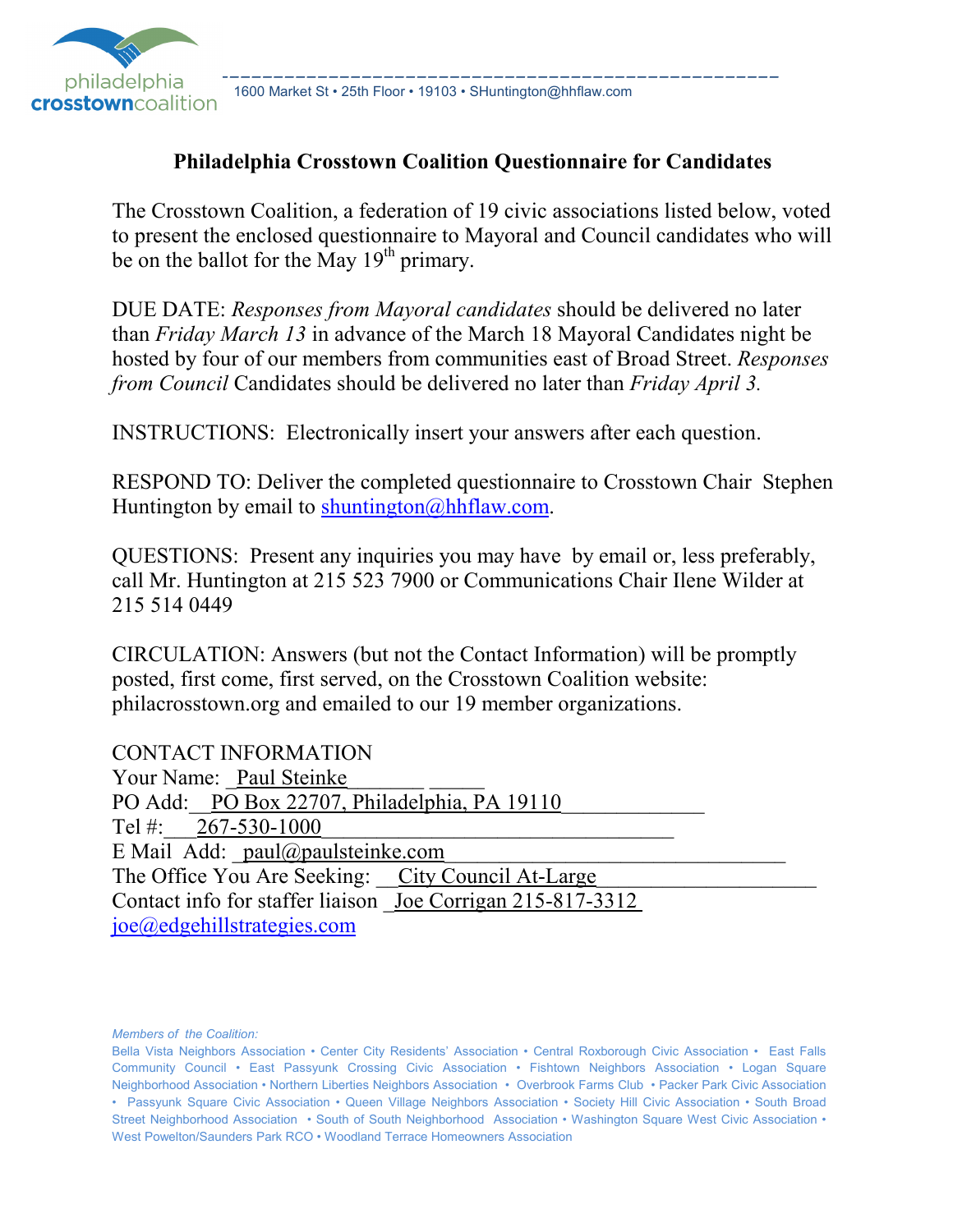## **TAX AND FINANCE QUESTIONS**

#### **1. TAX ABATEMENT**

Philadelphia's ten-year tax abatement eliminates real estate taxes on new construction and improvements (but not the underlying land) for ten years. Supporters argue that the lost tax revenue is more than offset by enhanced business, wage and sales tax collections and note that since the abatement went into effect, development activity has increased dramatically. Opponents argue that the abatement stimulates development for only high income housing, and reduces much needed city real estate tax revenue, of which more than 50% goes to schools.

### *Should the ten year realty tax abatement continue as is?*

**The property tax abatement has been proven to spur development that otherwise would not have occurred, increasing jobs, taxes, and overall tax revenues. It is certainly not a perfect solution, but studies have shown that it has been effective.** 

**With Philadelphia's economy on the rise at a pace unheard of for decades, it's time to revisit the 10-year abatement. It may be time to roll back the school district portion of the abatement to five years instead of 10. We need to raise revenue for our schools, especially since they also have a significant impact on our economy.**

*Should it be modified or abolished?* 

## **See above**

*If you favor modification, what modifications should be made?*

**See above** 

#### **2. REAL ESTATE TAXATION**

In 2013, for the first time in over two decades, the City reassessed all 579,000 parcels within the City limits. Tens of thousands of residential property owners were shocked to receive much higher property tax assessments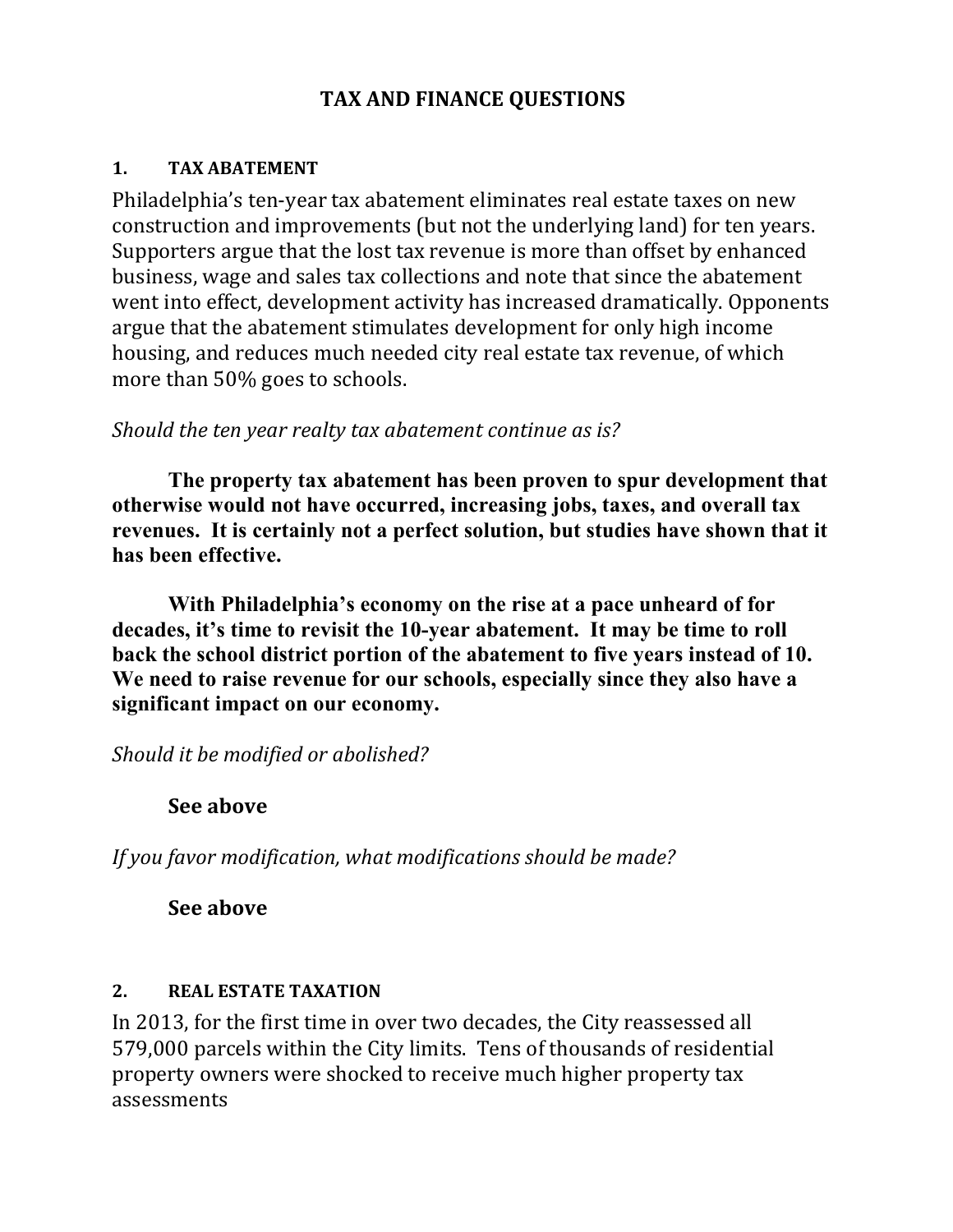**Real estate tax assessment must be kept up to date to avoid the type of shocking increases that were seen with AVI. With an economy and real estate landscape that is evolving as rapidly as Philadelphia's, it is irresponsible to reassess property values so infrequently. As property values continue to rise across the city, each year without a reassessment represents lost property tax revenue, which means less revenue for schools, pensions and other essential city services** 

 **Property tax assessments should occur on a rolling basis with the goal of assessing each property every two years. The Mayor and every City Councilperson should be required to take responsibility for this.** 

## *3.* **WAGE TAX**

Philadelphia receives 66% of its tax revenue from wages and business receipts; in contrast, in New York City and Washington DC, 34% and 35% of tax revenues are from wages and business receipts. In those two cities, proceeds from real estate taxes are much larger (41% and 36%, respectively) than in Philadelphia, where this value is 17%. Critics contend that Philadelphia's reliance on wage/business taxes drives workers and businesses out of the City because it is easier to relocate people than it is to relocate offices and factories.

*Should Philadelphia shift more of its revenue sourcing from wage and business taxes to real estate taxes?* 

 **Philadelphia must modernize its tax system. We have one of the most regressive, business-unfriendly systems of any major city in America, and the wage tax is one of the key culprits. As a general rule, we need to shift from relying on taxing things that can move (like workers and business income) to taxing things that either can't move (property) or that we don't want (plastic bags).** 

**Philadelphia has been undergoing gradual reductions in wage tax since 1996. According to the 2009 Mayor's Task Force on Tax Policy, those reductions alone have resulted in the creation of 25,000 jobs. We must follow the Task Force's recommendation and lower the wage tax to 2.7% for residents and 2.4% for non-residents by 2025, preferably sooner**

*If you believe we should shift away from wage and business taxes to real estate taxes, how would you propose to do this?*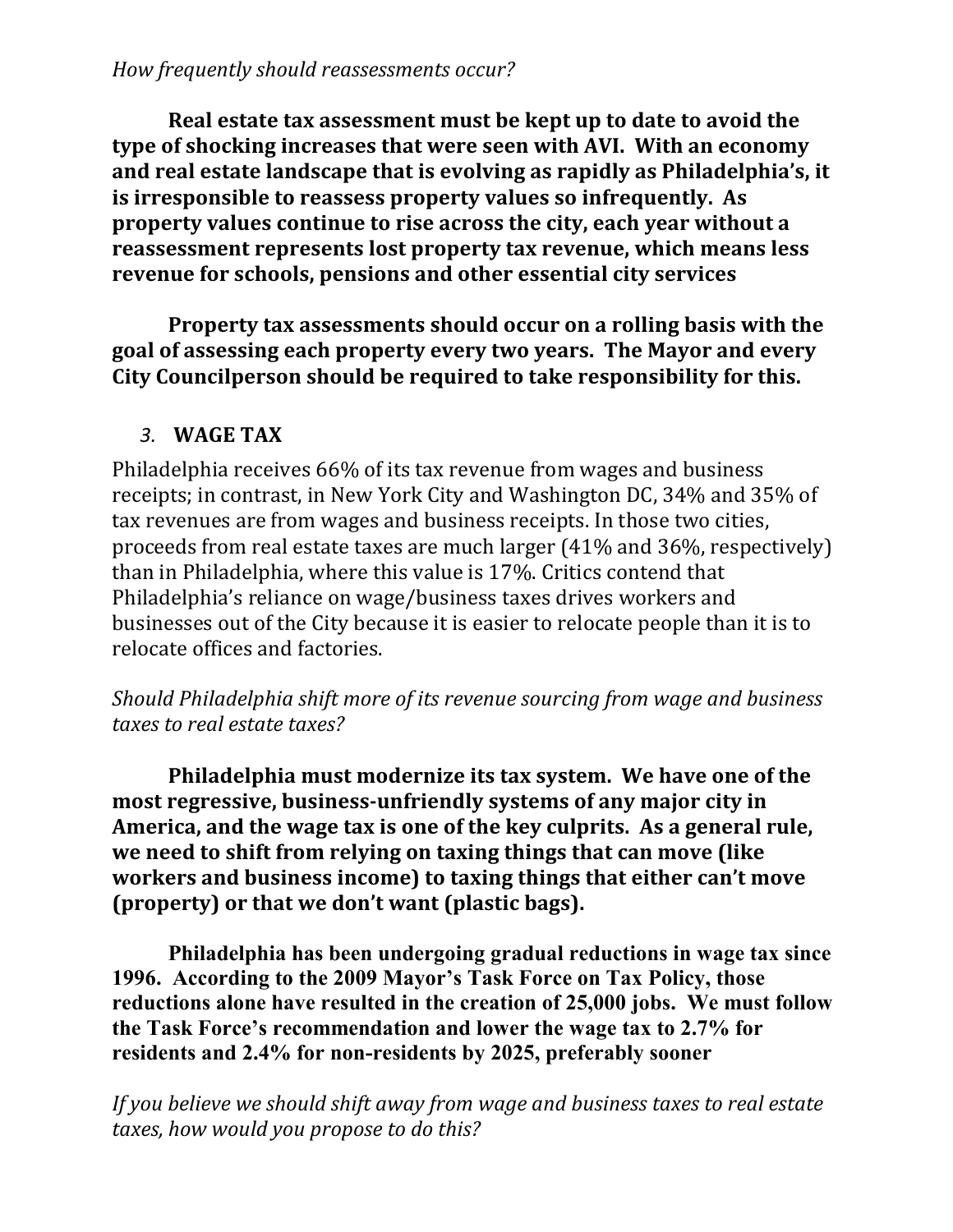**If we decrease taxes like Wage and BIRT, then we'll naturally see a delcline in short-term revenue from those taxes. But commercial property demand will increase as since it will be more attractive for businesses to locate and expand in Philadelphia. As commercial demand increases, economics tells us that the price – in other words, property values – will also increase. Increased property values will result in increased revenue from commercial property taxes, which will offset losses from the reductions in wage tax and BIRT.** 

*If you do not believe that such a shift should occur, why not?* 

## **N/A**

## **4. DELINQUENT TAXES**

The City currently has over \$1 billion in delinquent taxes. Approximately half are delinquent property taxes and half are delinquent wage, business income, and related business taxes. Each year, the deficit grows, a trend which suggests that the City lacks the political will or competence (or both) to collect taxes. One tax collection strategy is to remove the collection task from the City and sell tax liens to private investors so that the private sector would set about collecting these debts. Proponents observe that because the \$1 billion delinquency shows that the City is incapable or unwilling to collect delinquent taxes, tax collections should be transferred to the private sector. Critics worry that private concerns would engage in improper collection tactics or fail to fairly treat tax delinquents who are down on their luck.

## *Should the City sell tax liens to private investors?*

**Before we securitize tax liens, we should make a greater investment in the City's tax collection efforts. Much of the problem is that self-reported taxes like Use and Occupancy, and liquor by the drink are under-collected. Modernizing our tax collection systems will go a long way towards addressing the delinquent tax issue. Additionally, the General Assembly just recently passed a law allowing city government to lien the assets of delinquent landlords who reside outside city limits. We must give this solution some time to work and study its efficacy.** 

## *If not, what steps would you take to ensure that the delinquency is addressed?*

 **Compared to our peer cities, Philadelphia does a very poor job of collecting delinquent taxes. For example, New York City has implemented reforms that have raised its collection rate from the mid-**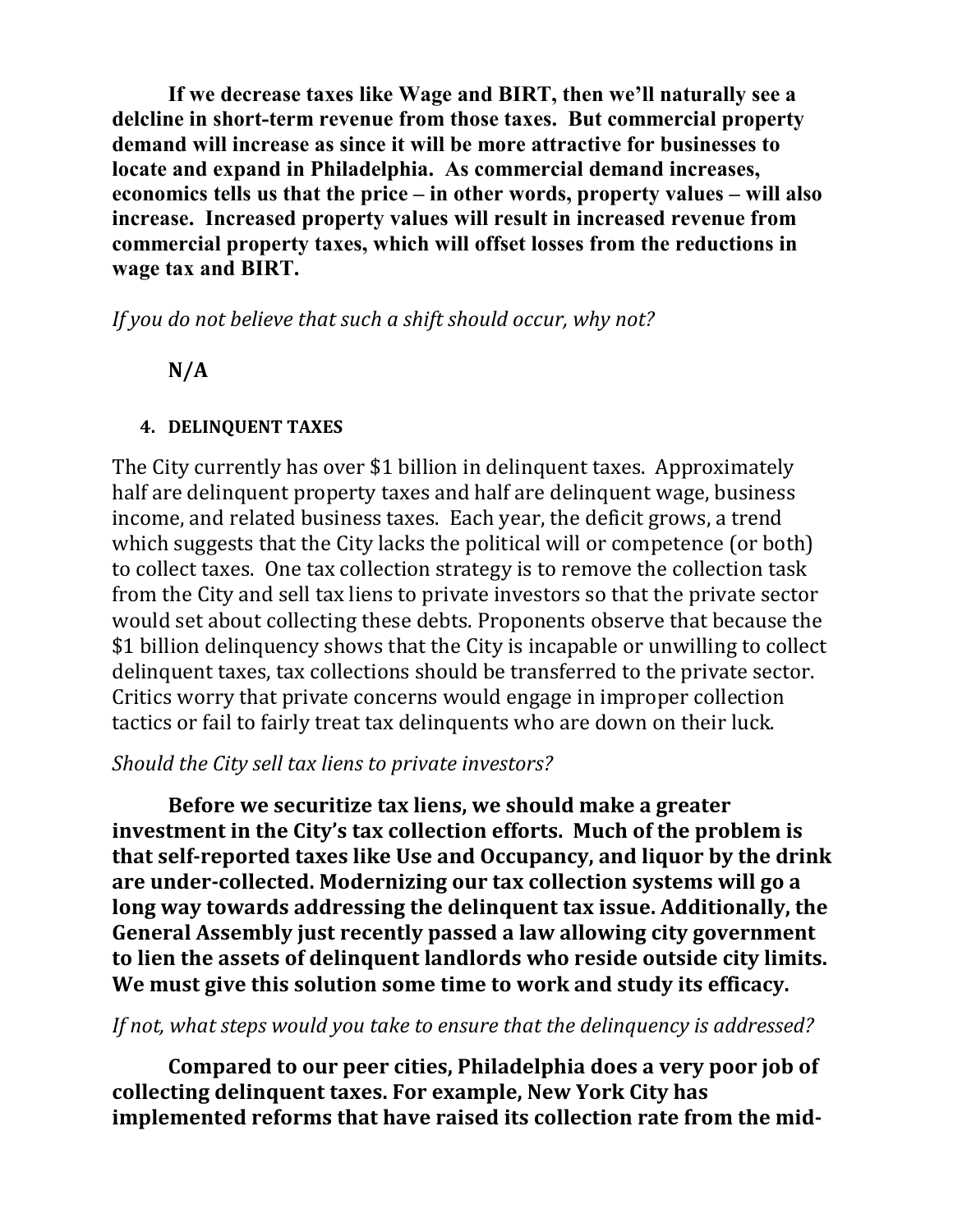**80% range to 99.8%. We should embrace best practices from to ensure a first-rate collection system. I would also work with the Revenue Department to assess its needs as an agency. Strategic investments in the Revenue Department could result in the capture of millions of dollars in delinquent taxes.** 

### **5. PGW SALE**

Advocates of the recent failed sale of the Philadelphia Gas Works (PGW) favored the sale because the City could use the proceeds, about \$400 million, to reduce the \$5 billion underfunding of the City's pensions . They further contended that the City had no business running a gas company, that City ownership leaves open the door for patronage positions at PGW, that City ownership limited the business opportunities of the operation, and that under public ownership, it will take nearly 90 years to replace the City's ancient and increasingly unsafe gas mains. Opponents asserted that a sale would eliminate PGW's annual \$18 million contribution to the City's general fund. Opponents were also concerned that even though a privately operated PGW, like PECO, would be regulated by the Public Utility Commission, a private operator would be more likely to raise rates and be less responsive to the needs of low income residents than a City owned utility. Critics also contended that the private operator produced no credible plan for upgrading infrastructure that would not have entailed substantial long-term rate increases, Both sides presented reports substantiating their positions. Despite these divergent views, City Council decided not to hold public hearings on the proposal, let alone conduct a yea or nay vote.

*Do you believe that City Council should have conducted public hearings on the PGW controversy? Please explain your answer.* 

**City Council should have conducted public hearings on the proposed sale of PGW. Without the full range of information that would have been available from those hearings, it's hard to say conclusively whether the deal would have been in the city's best interests. I believe that the way that Council handled the proposed transaction damaged Philadelphia's reputation on a national level. We need to carefully consider all important business proposals, not push them away by presenting our leadership as arbitrary, obstructive, and petty.** 

*What is your vision for the future of PGW?* 

**PGW is one of very few municipally-owned gas utilities in the nation. While I don't fundamentally believe that our City should**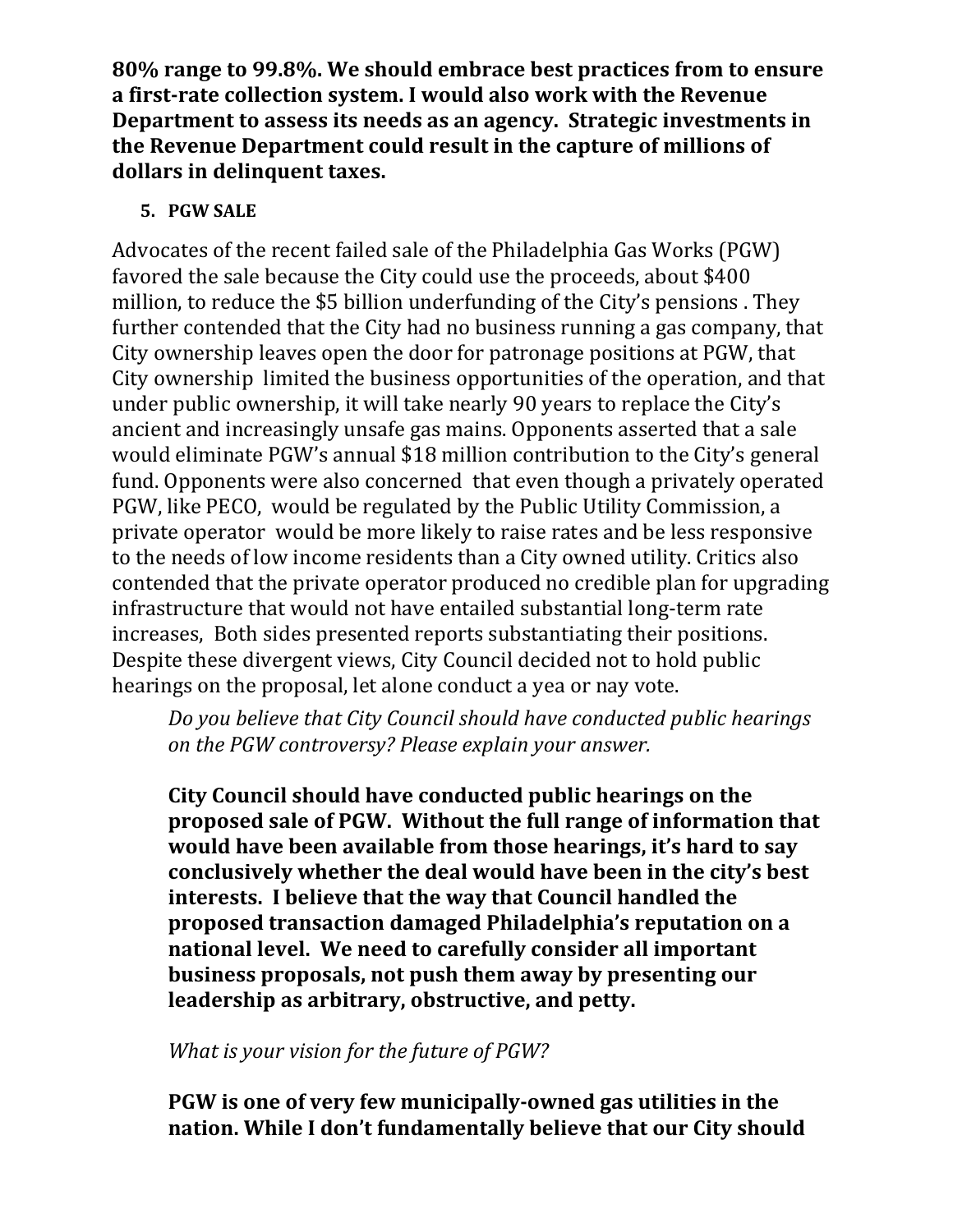**own a utility, we need to make sure that any proposal to sell it is carefully considered on a cost-benefit basis. The rights of the utility's workers as well as the city's residents must be fully considered, while the potential benefits of a sale, including the jobs that would be created by an accelerated main replacement schedule, represent a serious rationale to sell the utility.** 

## 6. **PENSIONS**

The City spends 18% of its budget – about \$660 million (in 2012) – on pensions. Even so, the City's pension obligations are currently underfunded by approximately \$5 billion, more than the \$4 billion the City expects to take in during the next fiscal year. Three questions:

*Do you believe that the City can "grow" its way out of this deficit– i.e. that prosperity in the City, as distinguished from tax hikes, will produce higher realty and business tax revenues so that the additional funds can be used to pay down the deficit OR that the City can somehow change its ways and pay down the deficit by better practices?* 

 **It's a little bit of both. By changing the way we do business – particularly with regard to our tax structure – government can help create a climate for stronger economic growth that will help put a dent in the pension deficit.** 

*If you do not believe that "growth" alone will suffice to address this issue, , which do you favor: raising taxes, cutting spending or selling assets? Depending on your answer, specifically identify the taxes to be raised, the names of the programs that should be cut (please no generalities like eliminating "waste and abuse"), or the assets to be sold.* 

 **I don't favor "raising" taxes; I favor restructuring and modernizing them. That means that some taxes will go up, while others will be reduced or eliminated. I endorse the findings of the 2009 Mayor's Task Force on Tax Policy, which recommended continued reductions in wage tax and BIRT. I also favor increases in commercial real estate rates; however, given the Uniformity Clause in our State Constitution, this is a tricky thing to do without also raising residential property taxes. Our homeowners pay enough in taxes already, so I will look for ways to increase commercial taxes while providing relief to homeowners.**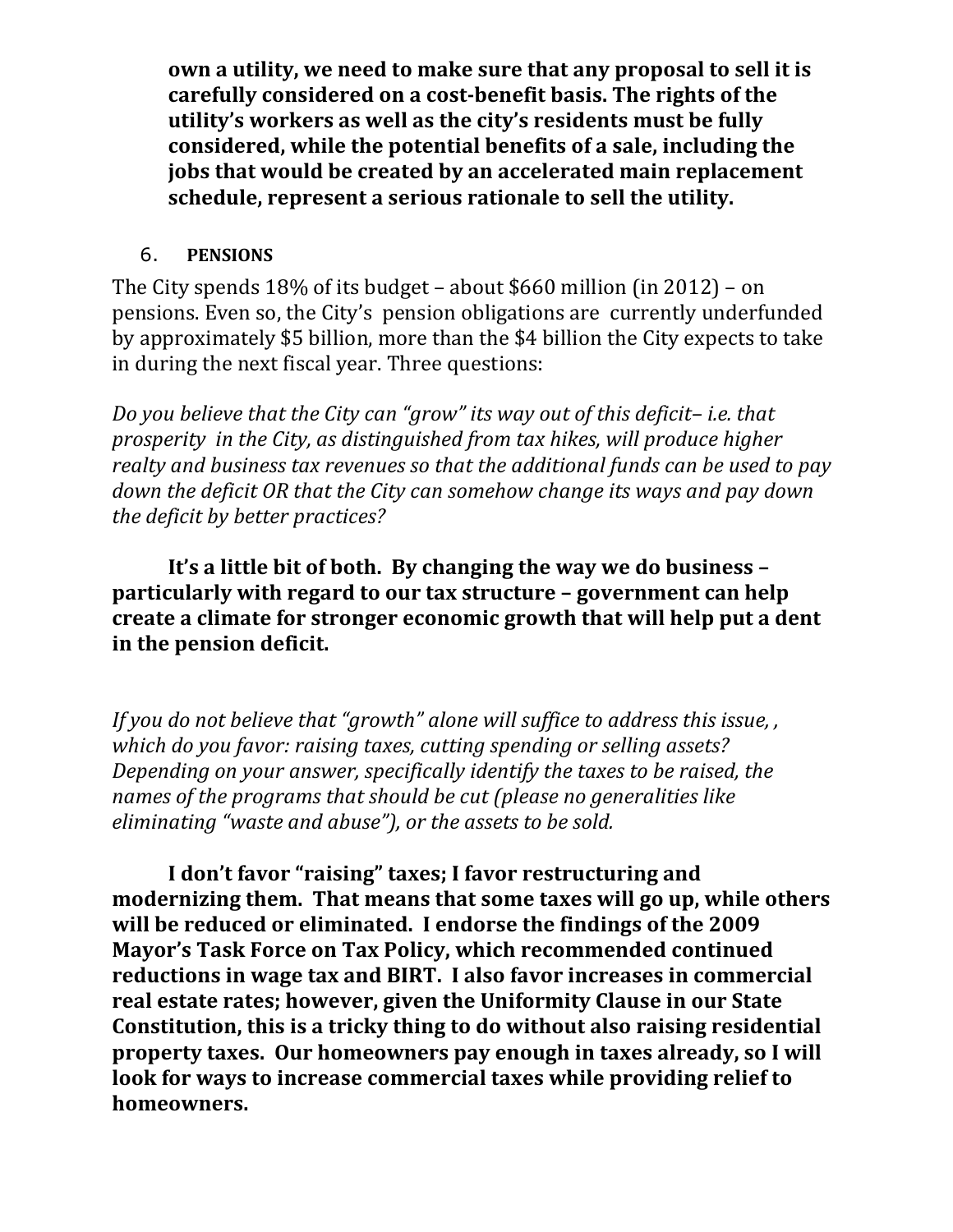**As to what programs should be cut, I don't believe it's fair to start a witch hunt here. Every program run by every agency in the City has to be assessed annually during the budget process and evaluated to ensure that we're getting a good return on our investment of taxpayer dollars. When it comes to streamlining government, everything must be on the table, but I'm not prepared to put anything on the chopping block just yet.** 

*To gradually improve the pension plan's funding status, do you favor continuing the defined benefit plan for existing employees while instituting a defined contribution plan for more recently hired employees?* 

 **First, pensions should be scaled so all public employees are assured sustainable and reasonable pensions. This will mean phasing out the current pact of the highest-earning employees, including elected officials, receiving their salaries for life. I believe this can be negotiated in concert with the public employee unions, whose lowestearning workers should have the certainty of a retirement-sustaining pension. Employee contributions should also be increased to be in line with those in other major cities, and I am open to a scale model to ensure our lowest-wage workers aren't disproportionately impacted. Additionally, I would consider a hybrid pension/401k system for new employees. The defined benefit would be based on a maximum salary level, pegged to CPI, and above that salary, the pension would be invested in the 401k. Finally, I would introduce legislation creating a task force to identify new, sustainable and recurring revenue streams for the pension fund.**

### **DEVELOPMENT QUESTIONS**

## **7. CHANGING NEIGHBORHOODS**

Some Philadelphia neighborhoods are changing, with better-off people moving into areas historically occupied by less well-off residents. This trend increases the city's tax base (and thus its ability to address the challenges many of its residents face) and often improves the physical characteristics of a neighborhood, but it can also bring unsettling changes, not only through increasing property taxes but also via alterations in the makeup of affected communities.

*Other than providing real estate tax relief to long-time residents whose assessments have increased due to rising values in the neighborhood, do you believe that government should intervene regarding these neighborhood changes?*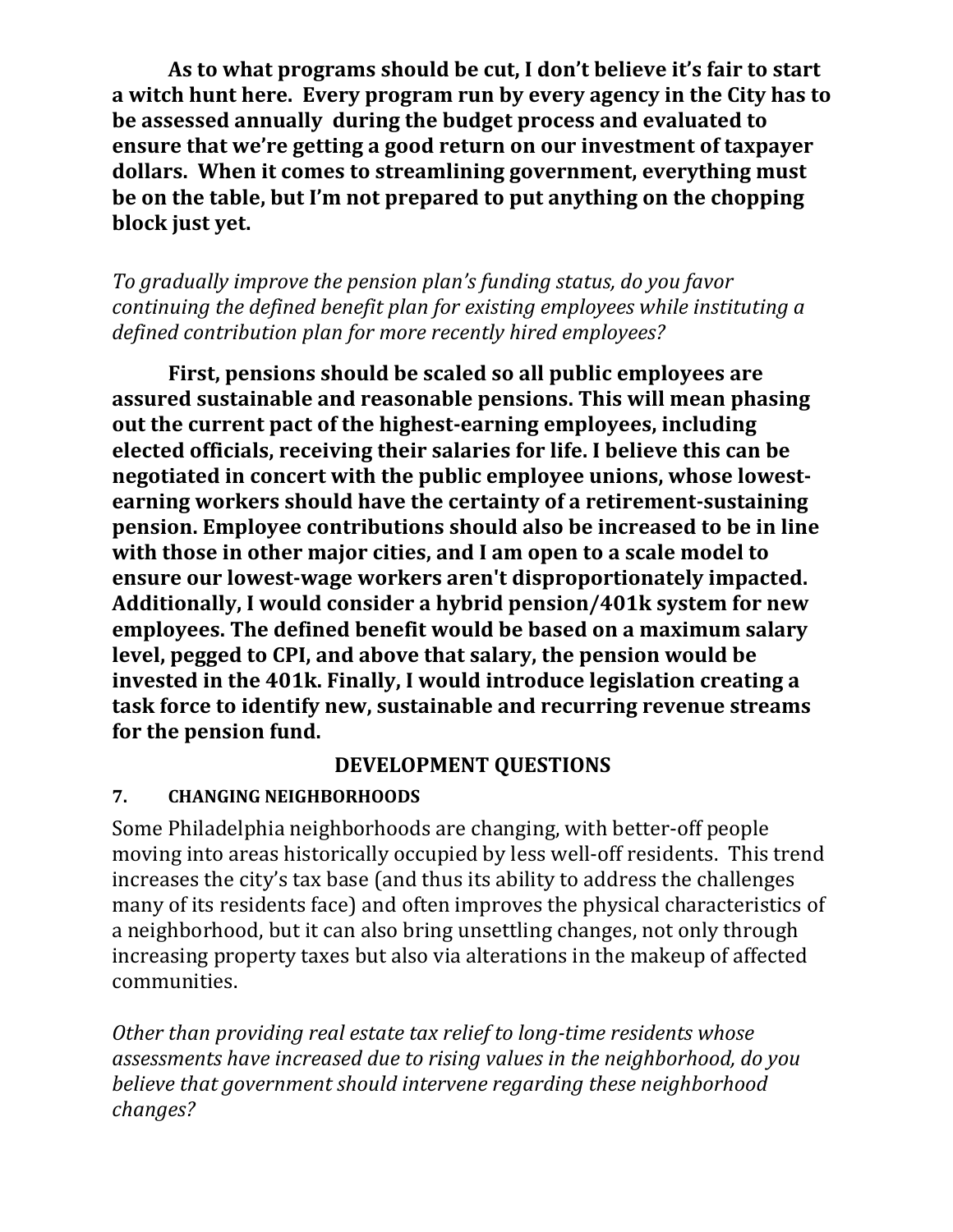**I live in West Philadelphia and have for the past 17 years. I've seen my neighborhood change dramatically in that time. I am pleased to see my neighborhood becoming safer and a stronger community, and I'm proud that my work with the University City District helped make things better. However, I am concerned about those who are pushed out of their lifelong homes and neighborhoods due to increases in property values.** 

 **Government has a responsibility to ensure that every neighborhood improves, not just some. I am in favor of implementing tax disincentives for "flipping" properties. I am also in favor of mandating inclusionary zoning for new residential developments, increasing investment in the Housing Trust Fund, and making sure that the city's agencies which address affordable housing, such as PHA, OHCD and PHFC, are functioning well. The bottom line is that neighborhoods are going to change; they always have and always will. Government has a responsibility to ensure that any changes that do occur are organic and that profiteers and speculators don't turn a profit by hustling longtime residents.** 

*If so, list the disruptions you would target and the remedies you would suggest.*

## **See above.**

#### **8. ZONING RELIEF THROUGH COUNCIL**

In 2012, after years of effort, the City passed a comprehensive revision of its zoning code. Many developers with projects which do not conform to the new zoning code have sought City Council ordinances to revise the zoning of their parcels, without going through the Zoning Board of Adjustment for a variance. Critics claim that zoning by council ordinance favors those with Council connections and/or big-ticket projects. Proponents argue that stakeholder input can be received in Council and that the Council procedure will encourage development because legal challenges to council ordinances are less likely than appeals from Zoning Board decisions.

*Would you vote for (or sign) ordinances enabling developments contrary to the zoning code and which have not received a variance from the Zoning Board of Adjustment? If so, under what circumstances would you vote for (or sign) such ordinances?*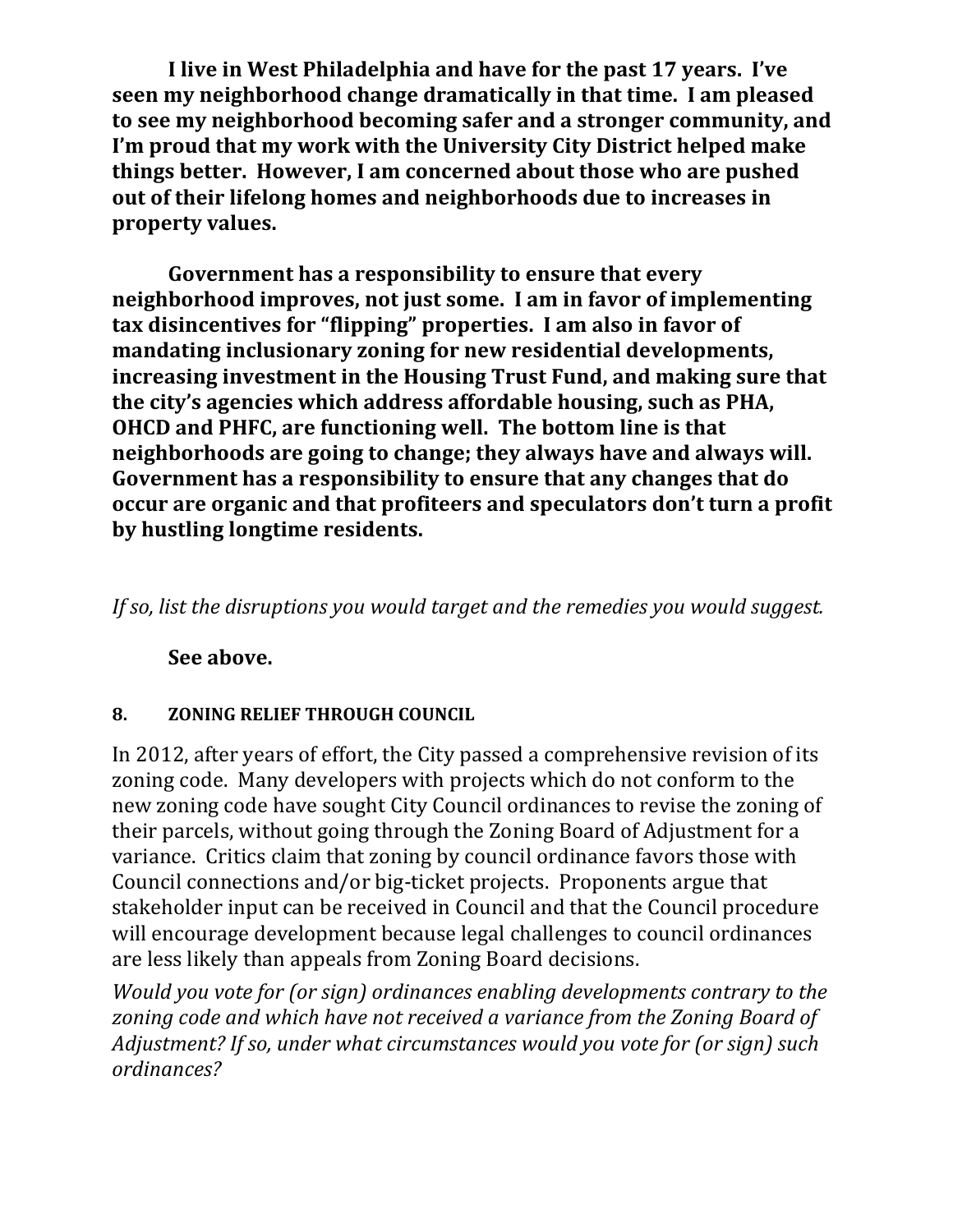**If elected to City Council I would judge land use ordinances on a case-by-case basis. At-Large members ought to be just as interested in planning, zoning and development decisions as District members, and there ought to be more public debate ahead of such votes. My particular background makes me uniquely qualified to offer input into land use decisions, but there is simply no sound reason any other member of Council ought not arrive at their own judgments about land use and development proposals. Such decisions, while seemingly isolated and discreet, when added up speak volumes about the direction and growth of the City as a whole.** 

#### **9. CITY-OWNED VACANT PROPERTIES**

The City owns some 10,000 vacant properties. These properties cost \$21 million per year to maintain. Selling these properties requires City Council approval under the newly enacted Land Bank Ordinance. Sales must also be reviewed by the 14-member vacant property review committee, composed of City officials. Some worry that these procedures serve to delay the sale of these properties and open the process to political bartering, favoritism, and waste. Others say that City Council and the Project Review Committee will appropriately protect the public interest and increase community input in redevelopment.

*Will you vote to amend the ordinance by eliminating the Council ordinance provision? Explain your response.* 

 **Our vacant properties are one of our greatest problems and one of our greatest opportunities. By strategically reallocating these parcels, we can spur redevelopment and growth in traditionally-underserved neighborhoods.** 

 **But that development can't be arbitrary, and it can't come at the expense of our neighborhoods and our citizens. We need appropriate oversight of sales of vacant properties. I do favor Council having some direct authority, just as I favor having a way for neighborhood groups to have input; however, perhaps instead of requiring a majority of Council to approve a sale, we could instead require a supermajority of Council to reject one, at least until the Land Bank procedures have been tried and tested and we are confident that they are fair and appropriate.**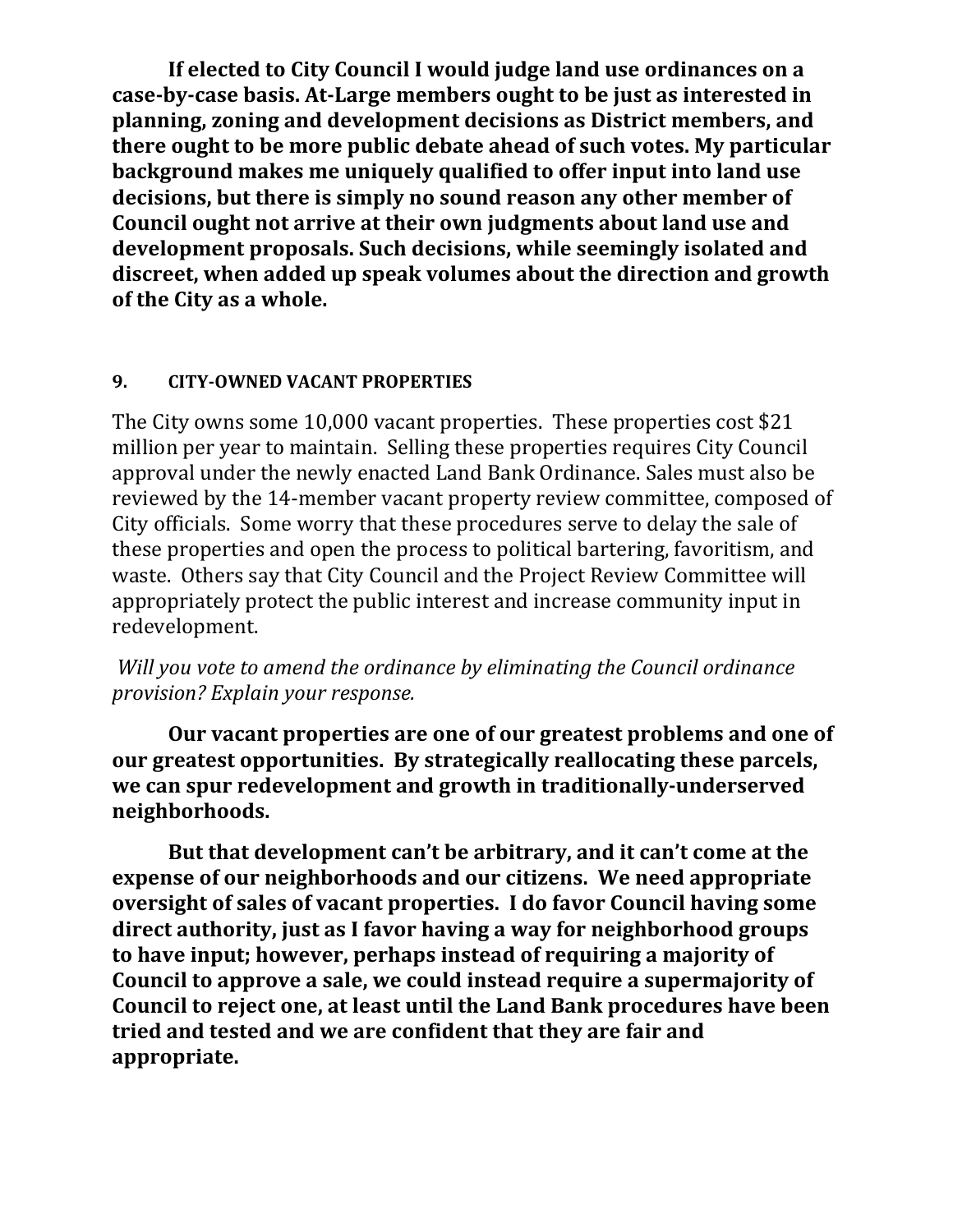## **GOVERNMENT & ADMINISTRATION**

## **10. ETHICS: CREATING A PERMANENT INSPECTOR GENERAL**

The current City Inspector General, Amy Kurland, holds office pursuant to an Executive Order originally issued in 1984 which could be rescinded at any time by any mayor.

*Are you willing to support for Bill 130001 calling for a ballot referendum to amend the City Charter to establish an independent Inspector General funded by taxpayer dollars who would have oversight over every city department?* 

## **Yes. The Inspector General serves a critical watchdog function and helps keep our government operations ethical and efficient and ought to be a permanent, independent office by Charter.**

*If elected Mayor, would you leave the current Executive Order in place and promptly fill the Inspector General's position?* 

# **N/A**

## **11. UNFAIR ELECTORAL DISTRICTING**

 "Gerrymandering" is drawing electoral districts to serve the interests of politicians or parties. A 2010 survey ranked two of Philadelphia City Council districts (5 and 7) among the top ten gerrymandered districts nationwide, with two others (1 and 9) also highly ranked on the gerrymandering scale.

*Would you vote to amend the City Charter in 2015 so that the next redistricting in 2020 will be conducted by an independent, non-partisan commission?* 

 **If at all possible, redistricting should be conducted algorithmically to avoid gerrymandering and other legislative hijinks. If, however, algorithmic redistricting would result in minority groups being disenfranchised, then I would favor an independent, non-partisan commission helping to draw more regular, natural, and fair district lines.** 

## **12. ELECTION ADMINISTRATION**

Philadelphia elects three "City Commissioners" whose only duty is to administer elections. They serve four years regardless of their performance. In most cities, the election process is not run by three people, but by one, who is appointed by the mayor and can be removed for poor performance.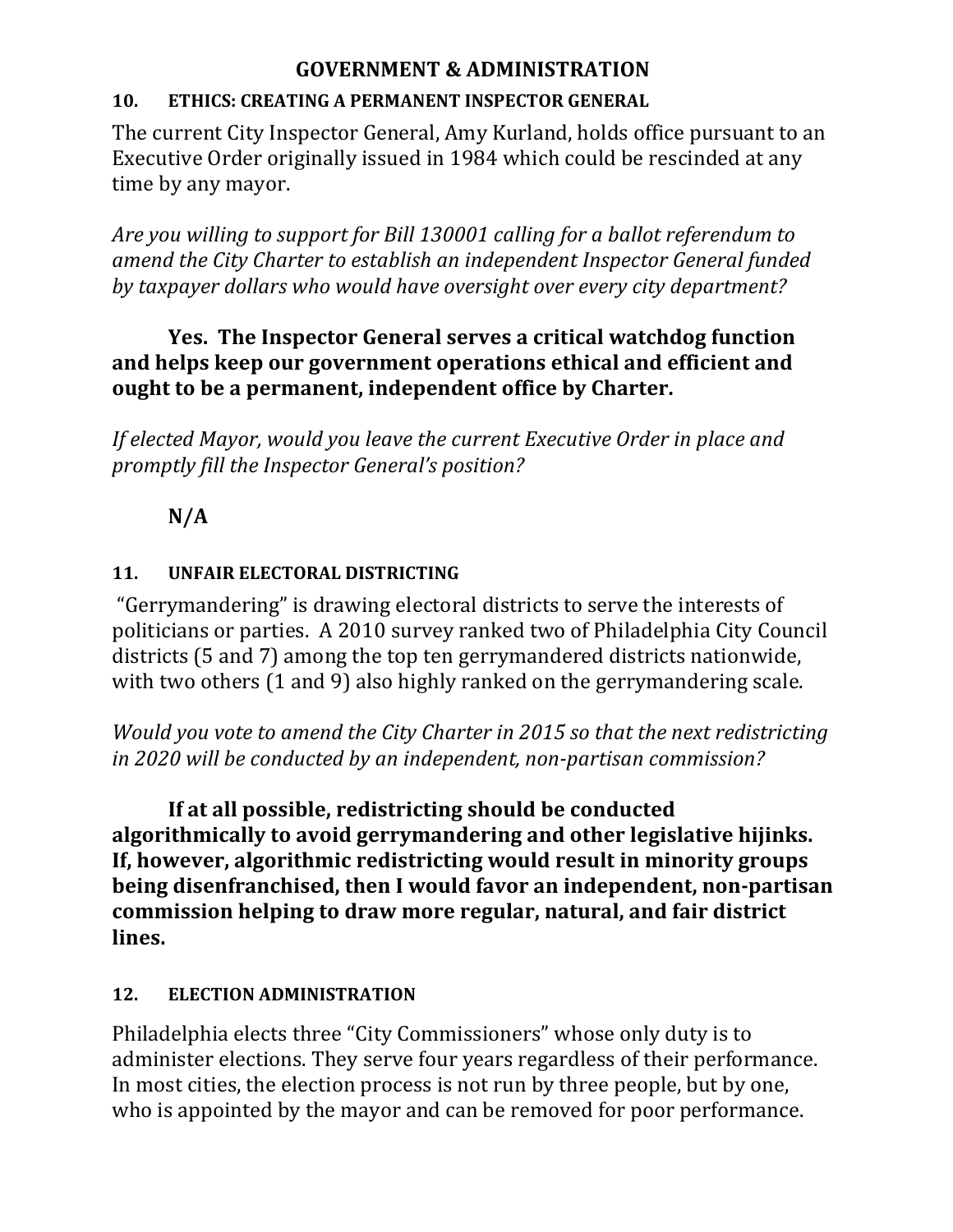Proponents say that the current system in Philadelphia empowers voters who can reject ineffectual or dishonest Commissioners. Detractors assert that Philadelphia voters are largely unaware of the duties of the three City Commissioners whose job title does not describe their job function so that the ballot results do not reflect voter's assessments of on the job performance.

*Would you vote to amend the City Charter, eliminating the City Commissioners and adding the position of an election administrator that reports to the Mayor*?

 **Elected row offices are a relic. While their offices serve critical functions, it is counterproductive to continue to staff them with elected officials. Despite being charged with running the elections, City Commissioners have to resign in order to run for reelection. This means that they are legally unable to perform the duties of their office 25% of the time. I can't think of any other city position where it would be acceptable to only perform 75% of your duties. I would vote to amend the Charter to remove these positions.** 

## **13. SHERIFF'S OFFICE**

Per the City Charter, the Sheriff's office is an elective position charged with responsibility for the sale of tax delinquent properties, courtroom security, and transport of inmates. Like the Clerk of Quarter Sessions, another elected office which was recently eliminated by a Charter revision, the Clerk of Quarter Sessions Court has been unable to account for the funds which it receives and its foreclosure procedures have been seen as partially responsible for the half billion dollars of property tax delinquencies. Critics of the Sheriff's office maintain that its functions should be administered by administration appointees who can be hired and fired based upon their competence. Defenders of the Office assert that Philadelphia's voters, not the Mayor, should choose who should conduct sheriff's sales, and arrange for courtroom security and inmate transport.

*Would you vote to abolish the Sherriff's office, transferring to other City agencies its functions (Sheriff's sales, courtroom security and inmate transfer )?* 

 **Much like with the City Commissioners, I would favor the Sheriff no longer being an elected position. I don't believe it's necessary to eliminate the Sheriff's office entirely, although that's a structural question, not an ethical one. If we could move their functions into other agencies and have them performed more efficiently, then yes, I would**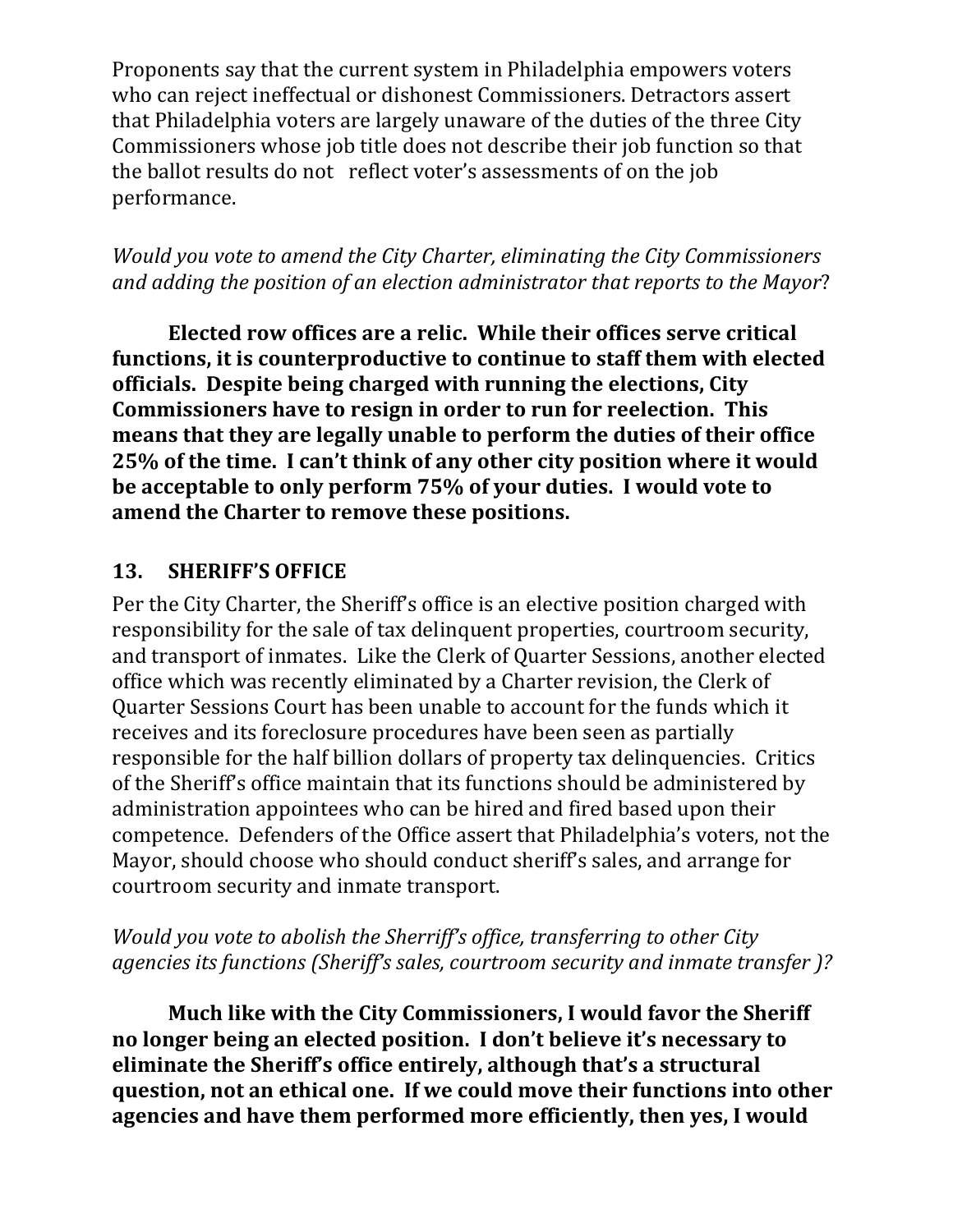## **be in favor of that, just as I would be in favor of just about any reorganization that increases efficiency and improves services.**

#### **14.ROLE OF NEIGHBORHOODS IN DEVELOPMENT & QUALITY OF LIFE**

Philadelphia is called the city of neighborhoods, but many of our basic planning, resource, and development decisions are made with little or no effective input of neighborhoods--vital stakeholders in the city's future. These include overall development patterns, placement and design of special events, major construction, and placement and operation of key public facilities—each of which can have major impacts on adjacent communities. Some measures have been made, such as the design review process is zoning code and open public involvement. But these remain advisory, and most localized decisions and issues are still the purview of district Councilpeople rather than the administration.

*What would you do to give neighborhoods more meaningful roles in decisionmaking and more effective engagement as partners in the city's goals and mission?* 

 **Council's amendments to the new zoning code have significantly increased the role of community groups in zoning and land use decisions. While district councilmembers do have ultimate say in these matters, those members are directly elected by and are accountable to the voters of their respective districts. That said, there ought to be more public debate ahead of land use votes in Council, during which at-large and other district members should be heard.**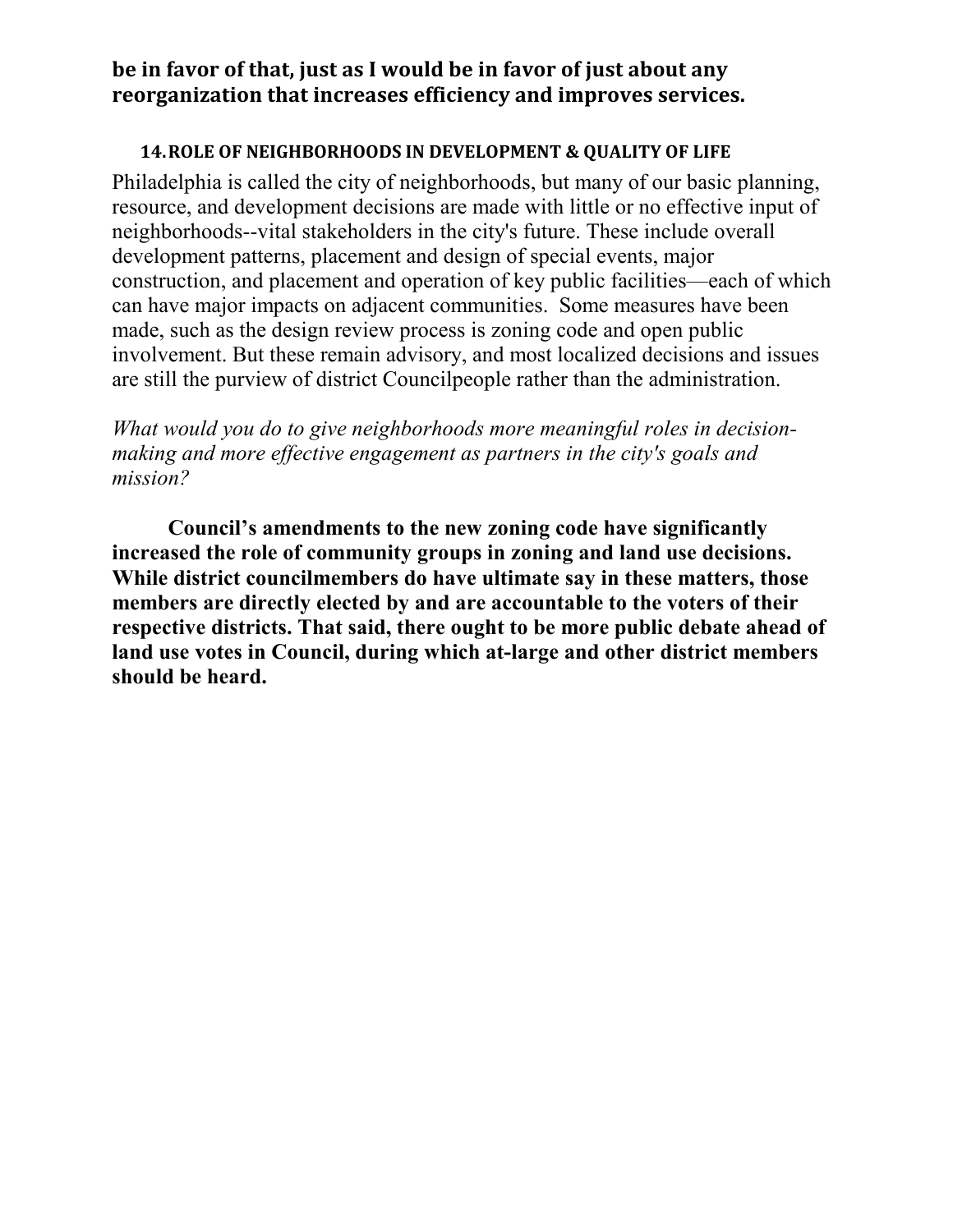#### **15. SCHOOLS**

Per the Mayor's Tale of the Tape, In fiscal year 2013-2014, Philadelphia contributed \$1,216,319,000 to fund the School District, a contribution which accounted for 42.3% of the School District's revenues, a percentage smaller than Chicago (50.3%), Dallas (57.7%) and Boston (67.2%) but larger than Memphis (38.4%), Baltimore (20.7%) and Detroit (20.4%).

*What is the dollar amount of the contribution that you believe the City should make in fiscal year 2016 – 2017, your first year in office, and how you would finance it. Explain your conclusion* 

 **First, the majority of the city's contribution comes from the 55% of property taxes that are earmarked for the District. That revenue is dependent upon property values, so I cannot give a specific amount but, by statute, it will be at least what was received last year.** 

 **I believe that the school district portion of the property tax abatement should be reduced from ten years to five in the short-term. While this may not provide immediate revenue increases, it will provide some medium-term stability. By reducing the wage tax and BIRT, we can also make our commercial property more attractive, thus increasing its value which in turn will increase revenues.** 

 **As to what specific dollar amount I will support giving to the schools for the '16-'17 school year, that question requires too much speculation to answer. I cannot promise or even predict the amount that the District will receive from the State; even after this year's state budget battle is over, next year's will be a whole new ballgame. I will, though, commit to trying to find as much revenue and as many resources for our schools as possible.** 

*Do you believe that any strings/conditions should be attached to the City's contributions to the School District budget and, if so, what are they?* 

 **Only the same type conditions that we place on any government entity: that the school district strives to provide a high-quality education to every student in Philadelphia. However, the legal reality is that maintenance of effort laws and a lack of oversight authority precludes the City from attaching any strings at all.** 

## **LIFESTYLE**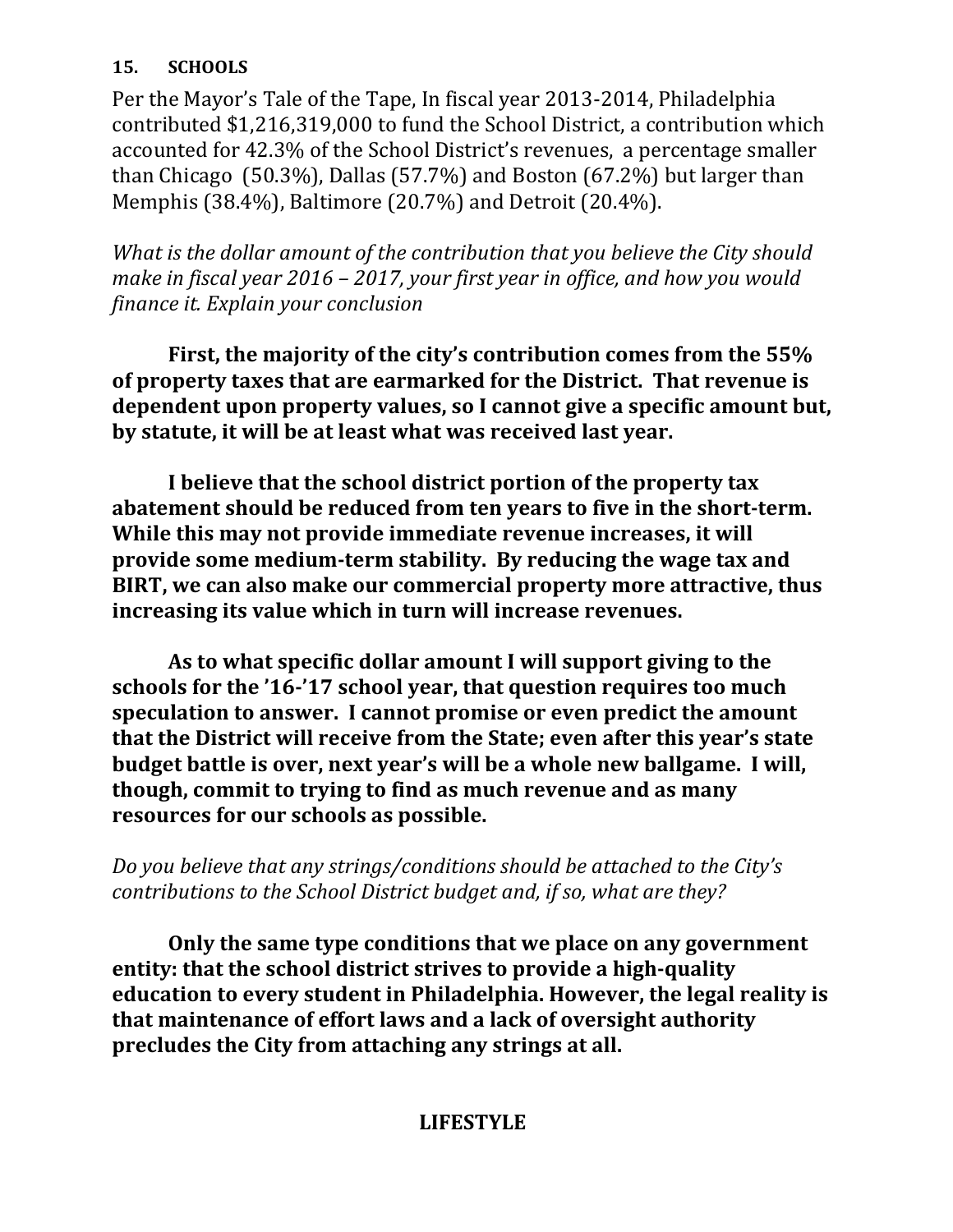#### **16. HOUSING FIRST**

Philadelphia has one of the lowest levels of street homelessness of any major American city – 1 in 5,000 Philadelphians lives on the streets in comparison to 1 in 2,700 Bostonians, 1 in 1,800 Chicagoans, 1 in 300 San Franciscans or 1 in 100 Los Angelinos. [Source: Project Home, Saving Money, Saving Lives, 2009, at p. 4] Nevertheless, anyone who has spent time in our public spaces recognizes that there is a significant street population, typically suffering from mental illness or substance addiction, many of whom are likely not homeless. The City has implemented "housing first" programs that place individuals in supportive, permanent housing without regard to continued substance use and/or untreated mental health conditions and spends 108 miillion per year on homeless services.

## *If housing is readily available for homeless people, should they be permitted to live in public spaces?*

 **Our first responsibility has to be to the health, safety, and wellbeing of our homeless population. The Housing First model has proven to be largely successful but, due to mental illness and substance abuse, some homeless people do not end up staying in the homes provided under that program. As general manager at Reading Terminal Market, I worked closely with outreach organizations to get people in the immediate neighborhood the help they need and continue to keep the area attractive and safe for tourists and locals alike. However, I am ideologically opposed to making it illegal for people to be homeless. Laws like that put unnecessary strain on our police force and have not proven therapeutic value to the homeless themselves. Moreover, the courts have ruled that a centralized feeding location with attendant social and medical services be provided before stricter behavioral rules can be implemented. I believe I am uniquely qualified to work with homeless activists and the business community to find better solutions to this problem than we have had to date.** 

## *Do you favor sidewalk ordinances to regulate aggressive panhandling and other antisocial behavior?*

 **I believe that government should take an inclusive approach to homelessness, not a punitive approach. Homeless individuals should be approached by trained professionals to help ascertain what assistance they need to overcome homelessness. Connecting them to social services, health care and supportive housing must be the first priority. Whether or not I supported legislation relating to**